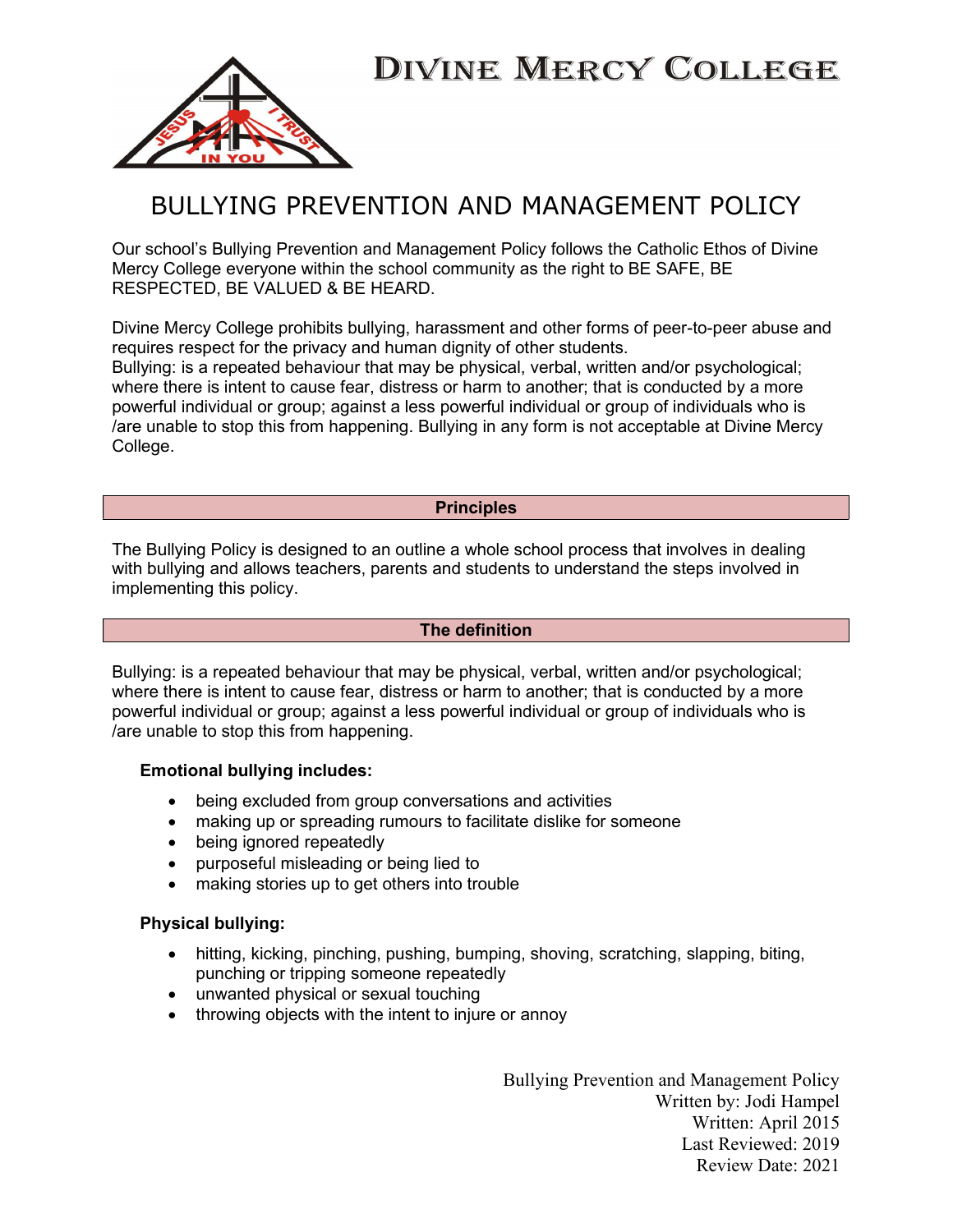

## Threatening/Psychological bullying:

- stalking, threats or implied threats
- dirty looks
- manipulation pressuring others to do things they don't want to do
- $\bullet$  intimidation forcing students to do demeaning or embarrassing acts
- extortion forcing someone to give you money or material items

### Verbal bullying:

- constant teasing in a sarcastic and offensive manner
- name-calling and offensive nicknames
- swearing to unsettle or upset others
- verbal threats
- spreading rumours
- verbal harassment or vilification on the grounds of (but not limited to) race, gender, disability, religion with intent to cause distress

### Property Abuse:

- Stealing money repeatedly
- Interfering with someone's belongings
- Damaging other personal items
- Repeatedly hiding someone's possessions

### Cyber bullying:

- Texting derogatory messages on mobile phones
- Sending threatening emails or messages on social media
- Forwarding a confidential email on to several other people
- Ganging up on one student and bombarding him/her with emails
- Setting up a derogatory web site dedicated to a targeted student and inviting others to comment
- Participants in a chat room saying derogatory comments about or excluding someone.
- Spreading rumours on social media

Conflict or fights between equals and single incidents are not defined as bullying. Bullying behaviour is not:

- children not getting along well
- a situation of mutual conflict
- single episodes of nastiness or random acts of aggression, teasing, intimidation or fighting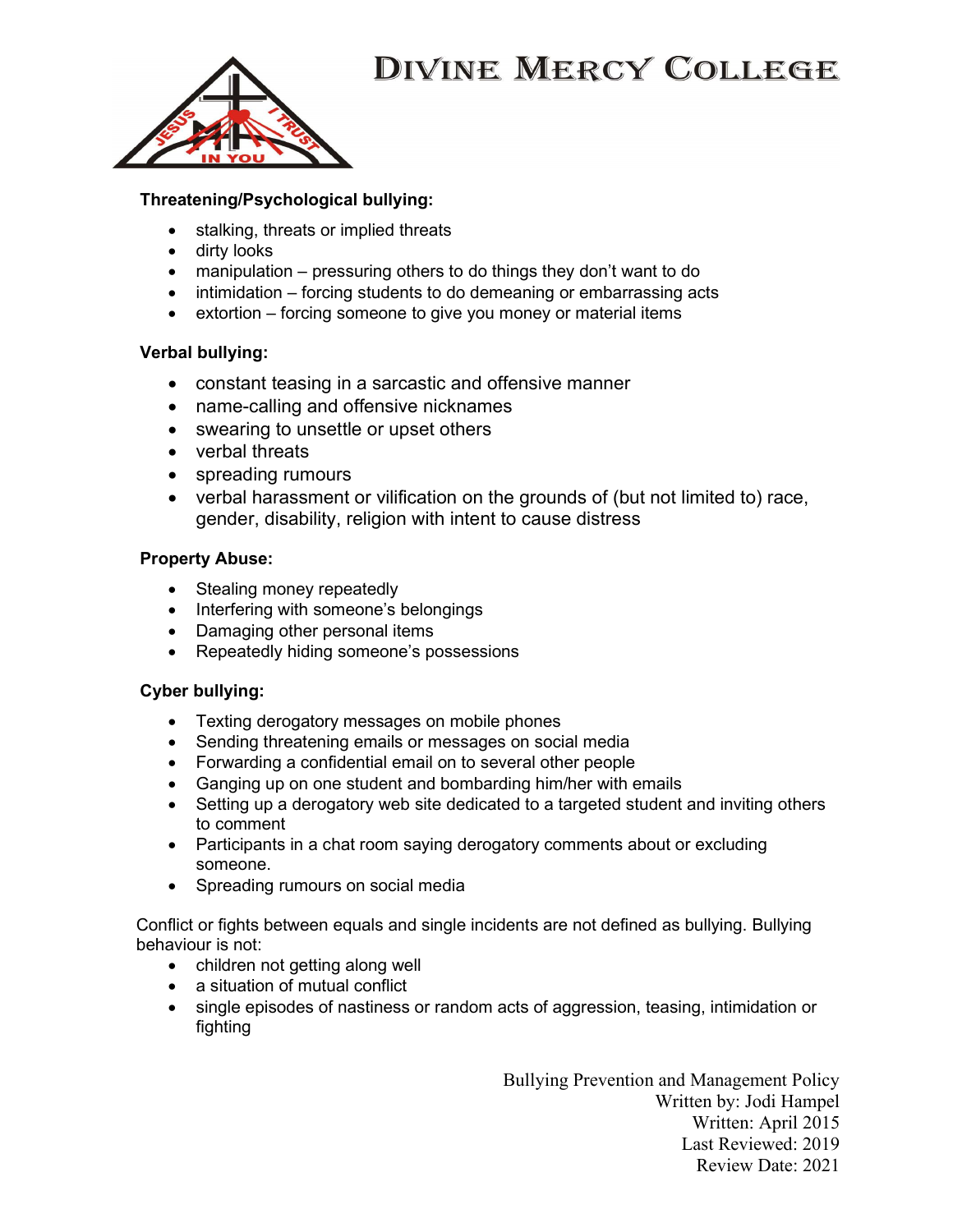

These types of behaviour will be dealt with according to our Behaviour Management Plan.

### Indicators that a child may be being bullied

Parents may be the first to notice the signs that their child may be being bullied. The signs for parents often include the child not wanting to go to school, saying they are sick to avoid attending school and generally not enjoying going to school anymore. The child can often withdraw, have emotional outbursts, get upset easily, have difficulty concentrating, or complain of headaches or stomach aches. Listed below are some indicators that a child is being bullied.

## Emotional

Mood swings, sleep disturbance, eating disorders, depression

### Physical

Psychosomatic complaints, headaches, stomach aches, negative body language, tics

## Social

Social withdrawal, increased sibling rivalry

## **Behavioural**

Outbursts of temper, problematic behaviour

## School/academic

Erratic/decline in school attendance, truancy, decline in work standards

While all of the above are signs of possible bullying, they may also be signs that something else is happening with the child. Referral to the appropriate school personnel to determine the cause of the issues is recommended.

## The Bystander

A bystander may be someone who sees bullying or knows about it but he or she is not usually directly involved. Everyone at the school can have a role in supporting those who are being bullied. All members of the whole school community at Divine Mercy College need to be aware of their role in supporting those who are being bullied and their responsibility to discourage bullying behaviours when they observe them. Any member of the school community can be a bystander and can act successfully to prevent or stop bullying. Sometimes it is difficult to act at the time of the bullying incident but reporting bullying behaviour is also important. Bystanders are encouraged to report to someone who can help, such as a member of the school staff.

### Prevention Strategies

## Whole School prevention strategies include the following:

• Positive staff role modelling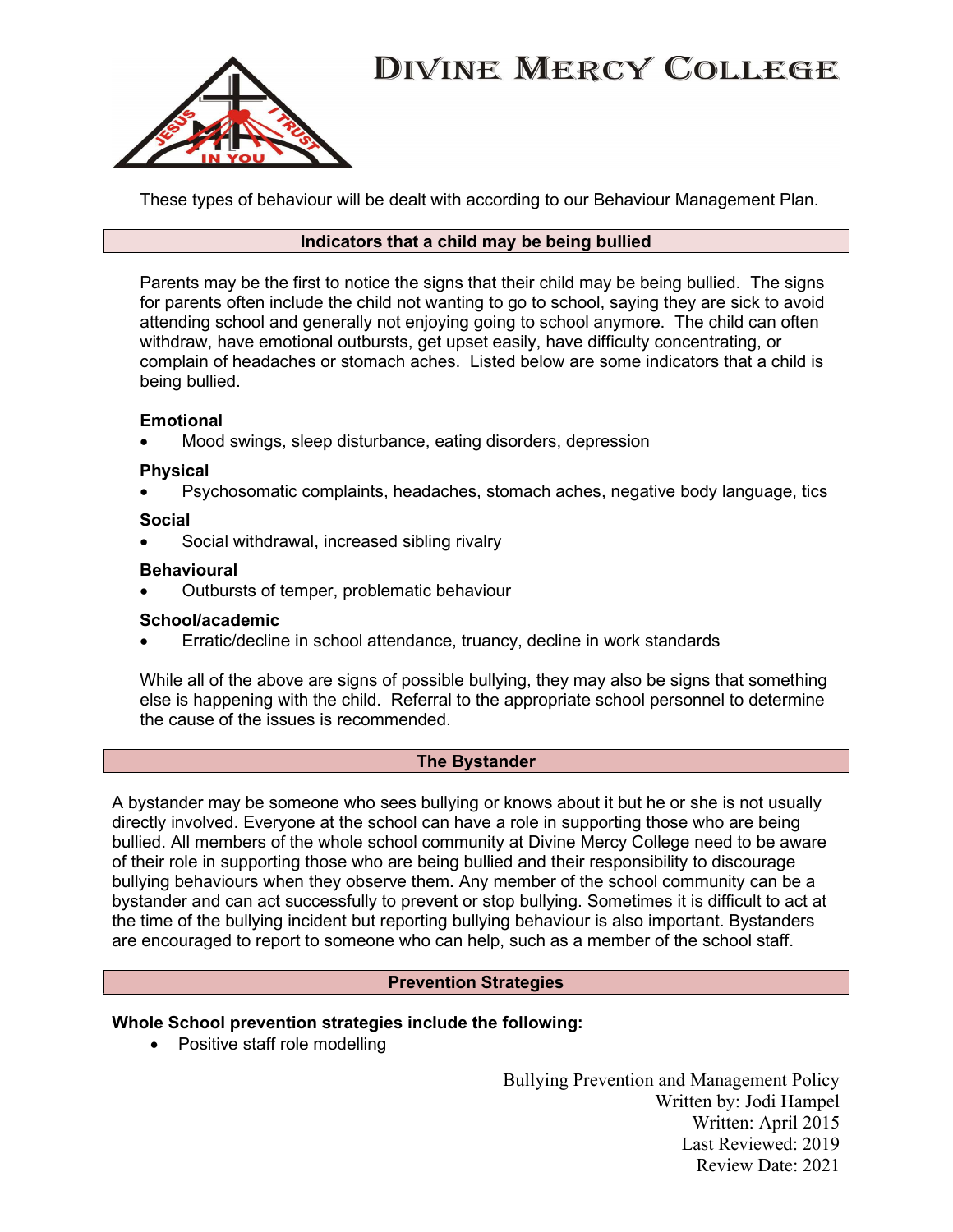

- Inclusive, safe and welcoming learning environments
- Explicit teaching of social skills through cooperative learning focus student leadership during Health lessons including;
	- $\circ$  plan to develop the following:
	- o what behaviours constitute bullying
	- o why bullying is unacceptable
	- o the development of effective bystander behaviour
	- o understand the school's prevention and management of bullying processes and
	- o strategies
	- o awareness raising of cyber bullying and how to deal with it
- provide professional learning and information to staff and parents
- proactive modelling of pro-social behaviour to identifies students
- highly visible and active approach to playground supervision
- Record and manage playground bullying incidents see Appendix
- Inform class teacher and if need Discipline Coordinators
- Communicate incidents and issues related to bullying to all staff at Monday meetings

### Classroom prevention strategies include the following:

- use cooperative learning strategies with students and explicitly teach roles and responsibilities of group workers
- implement effective classroom behaviour management methods that focus on social problem solving and positive action. Eg. negotiated classroom agreements;
- identify early signs of relationship issues within year groups across the school. egg. social circles
- develop teaching/learning programs focussing on bullying following the Health scope and sequence
- reinforce good examples of communication and conflict resolution.

### Responding to a Bullying Incident

Bullying is best managed by restorative and solution focussed practices that resolve conflicts, restore relationships and promote tolerance. See APPENDIX 1 for Flow Chart

### 1. Identifying bullying incidents

- See repetitive patterns of behaviour, signs of distress;
- Hear 'rumours';
- Receive a student/parent/staff report; and
- Conduct a social circle or class meeting.
- Duty teacher informs class teacher of any incidents

## 2. Investigating bullying incidents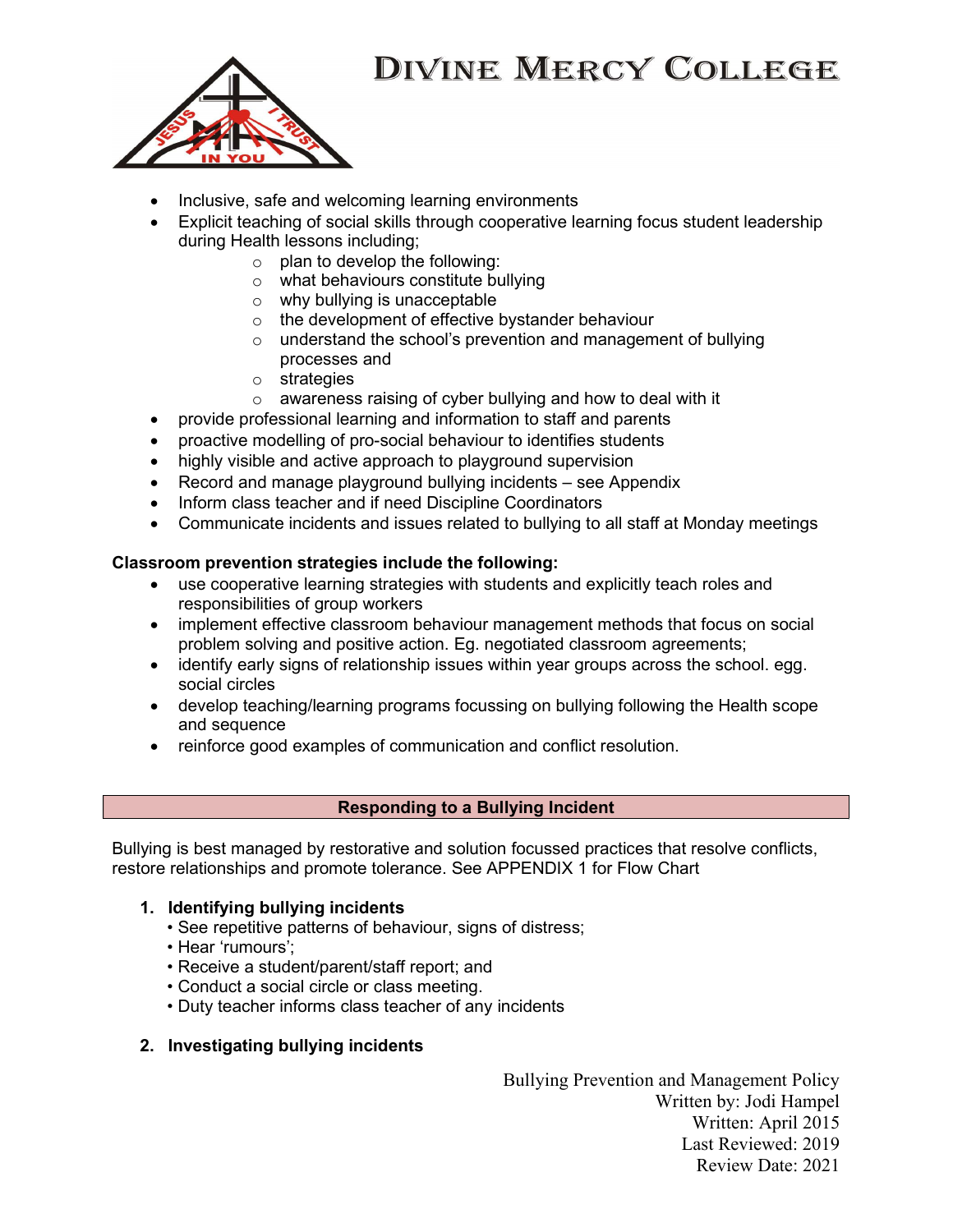

At any of the stages below, seek support as required:

- Meet with student or group of students. Record conversation; see APPENDIX 2
- Identify the student bullying, the bystander/s and the student being bullied; and
- Interview each student separately to determine depth/extent/cause of the problem.
- Class teacher informs all staff at staff meeting of any behaviours/incidents to monitor;
- Class teacher makes contact with parents of students bullying or being bullied
- Class teacher records conversations, key points from investigations and incidents where bullying has been determined and consequences delivered according to the school Behaviour Management Policy;

## 3. Responding to bullying incidents

- When the bullying is continued and following the schools Behaviour Management Plan is not enough the teachers involved, students & parents will meet to create a Behaviour Management Plan
- Provide ongoing and supportive structures and plans for the students being bullied and student's bullying;
- Monitor the identified students/groups (observe, buddy, planned activities during break times);
- Refer to classroom Health scope and sequence and related curriculum resources.

## 4. Review Case management of students involved in bullying incidents

- Continue to monitor students involved
- Involve parents/caregivers and report back as per Behaviour Management Plan (positive and negative behaviour)
- Develop resiliency through curriculum.



After an incident and the policy has been implemented the effectiveness of the Bulling Prevention and Management Policy needs to be evaluated.

### Monitor

Are there any trends over time? What evidence is there? What repetitive behaviours are there?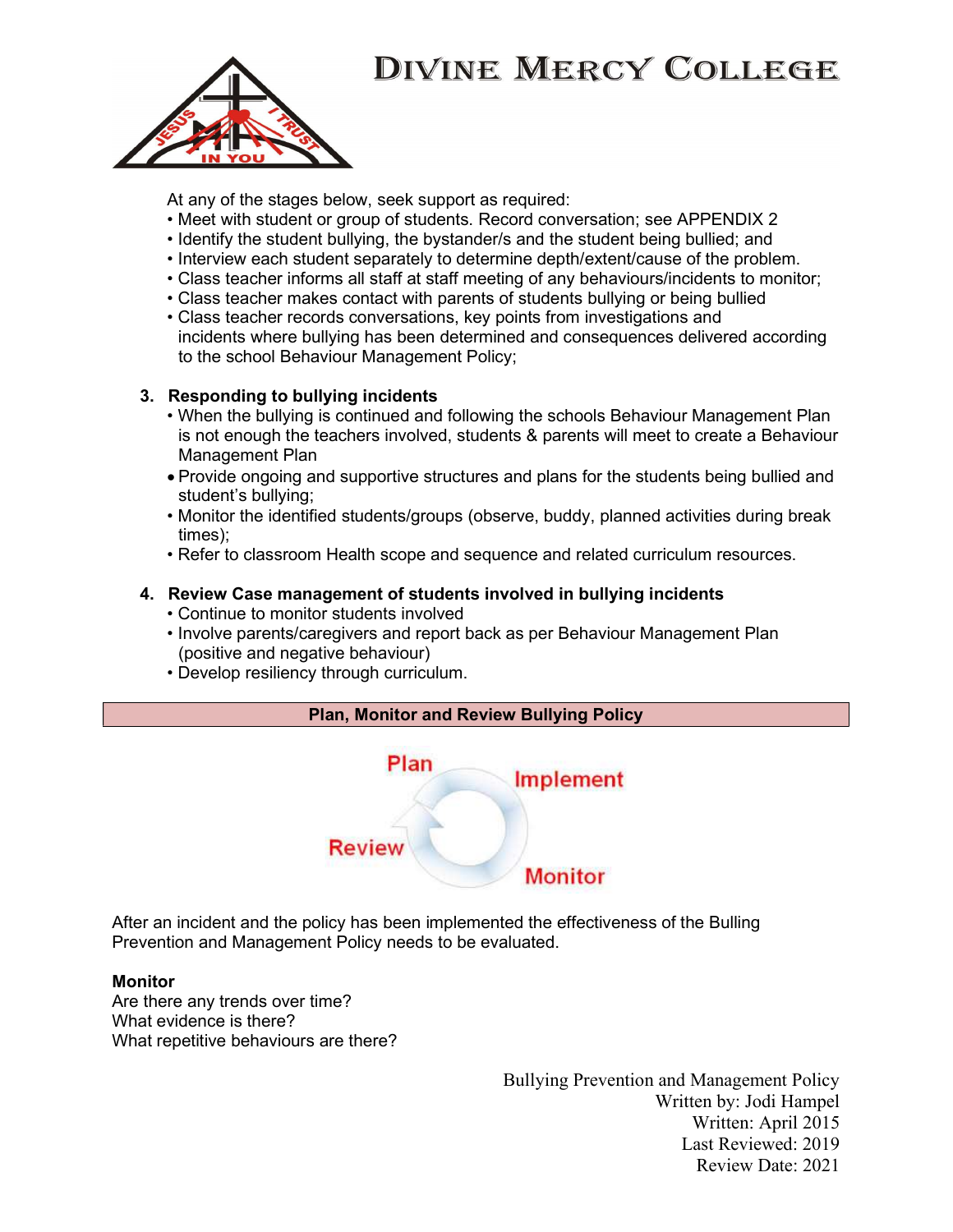

What are the year group trends?

#### Review

Was the policy effective? What worked, what didn't, what could be improved? Was the policy followed?

Make necessary adjustments to the policy.

#### Where to go for further information

There is a vast range of information available on the internet from all around the world. The selection listed below mainly concentrates on material produced in Australia, however, some excellent sites from around the world are also listed.

Child Health Promotion Research Centre at Edith Cowan University – Friendly Schools and Families http://chprc.ecu.edu.au

ACER http://www.friendlyschools.com.au/ for information on how to obtain the Friendly School and Families packs

MindMatters - a resource for secondary schools http://www.mindmatters.edu.au/default.asp

Kids Matter – a mental health promotion, prevention and early intervention initiative for primary schools http://caef.flinders.edu.au/kidsmatter

Promoting Alternative Thinking Strategies (PATHS) – provides teachers with information to prevent or reduce behavioural and emotional problems. See Wayne Revitt at AISWA for further information.

Aussie Optimism – provides practical strategies to help children during times of stress and transitions. http://psych.curtin.edu.au/research/aussieoptimism/

CASEL – Collaborative for Academic, Social and Emotional Learning www.casel.org

The website www.bullyingnoway.com.au contains a wide range of information including ideas and school examples, and a database of resources addressing bullying and harassment.

www.education.unisa.edu.au/bullying is a website by Dr Ken Rigby with a wide range of information, including:

- $\triangleright$  Information on Bystander Intervention
- $\triangleright$  Finding out about bullying in your school: questionnaires
- $\triangleright$  How cases of bullying are being handled by schools
- $\triangleright$  What schools and parents can do to reduce bullying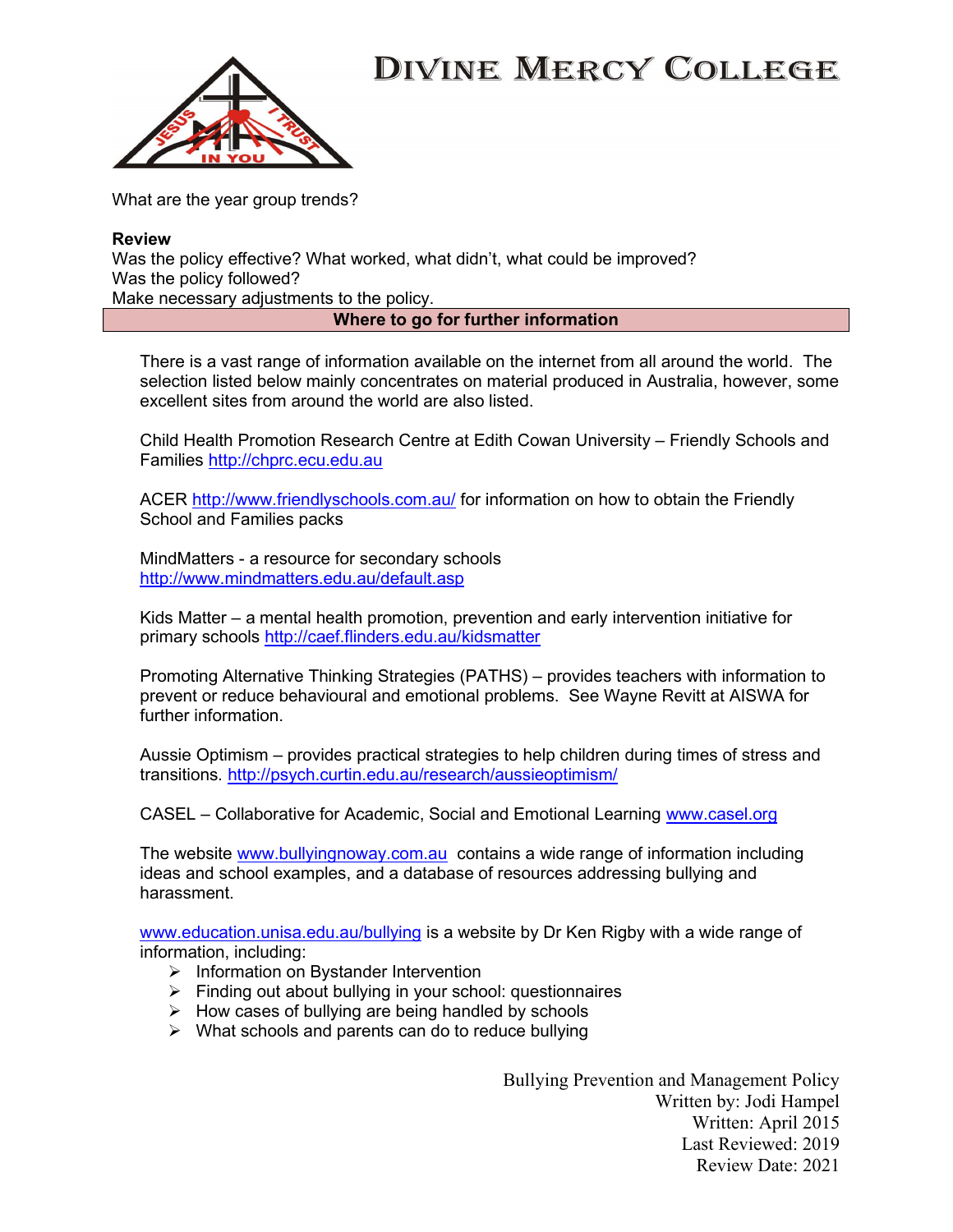

http://www.michaelcarr-gregg.com.au/ is the website for Michael Carr-Gregg, an Australian psychologist.

"The Princess Bitchface Syndrome" is his book on surviving adolescent girls. "Real Wired Child" is a recent publication covering what parents need to know about kids online.

www.andrewfuller.com.au Andrew Fuller works with many schools and communities in Australia and internationally, specialising in the wellbeing of young people and their families. He specialises in counselling and intervention strategies for a range of problems faced by children and adolescents including anger and aggression management, bullying, self- harm, suicide prevention and intervention.

"Destroying Avalon" by Kate McCaffrey, a Western Australian author, is a wonderful book that can be used as part of the curriculum when discussing cyber bullying. It offers an insight into the world of cyber bullying, covering blogging, cyber stalking, masquerading and text messaging. This book is suitable for year 9 and above and is available through Fremantle Press.

https://www.det.nsw.edu.au/policies/student\_serv/discipline/stu\_discip\_gov/PD20060316.sht ml is from the NSW Department of Education and Training and sets out the requirements for dealing with bullying through a Student Discipline policy.

http://www.education.vic.gov.au/healthwellbeing/safety/bullying/default.htm is a student wellbeing site developed by the Victorian Government. This site has a sample Student Code of Conduct available that identifies goals and standards for student behaviour.

http://www.cybersmart.gov.au/ is an Australian Government initiative provided through the Australian Communications and Media Authority (ACMA). It is part of the cyber safety program.

www.netsafe.org.nz is the website Net Safe, New Zealand's Internet Safety Group. This website contains a vast range of material for schools on cyber bullying and cyber predators.

http://www.pearsoned.com.au/newstores/styles/professional/titleDetails.asp?GroupItemID=4 7138&StoreID=37 is the order form for Pearson Education Australia to order a book titled 'Bullying Solutions: Evidence-based approaches to bullying in Australian schools', published September 2005.

Mental health sites offering a range of resources: www.reachoutpro.com.au www.moodgym.anu.edu.au www.reachoutcentral.com.au www.reachout.com.au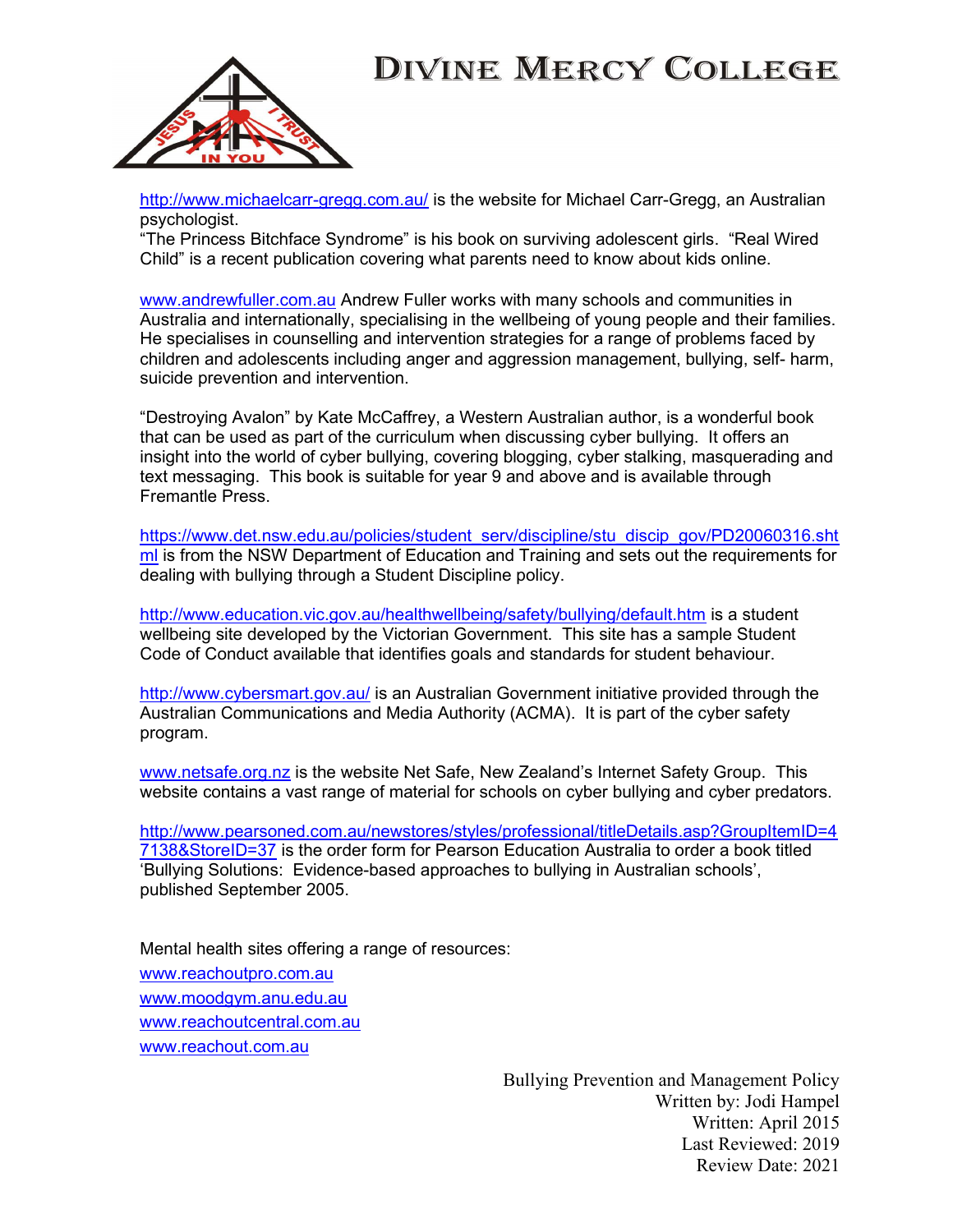

www.beyondblue.org.au Kids Help Line 1800 55 1800

There are also many international websites with a range of information on bullying for schools, including:

Bully B'ware Productions in Canada www.bullybeware.com

No Bully from New Zealand www.nobully.org.nz

Bullying Online from the United Kingdom www.bullying.co.uk

Anti-Bullying Network from Scotland www.antibullying.net

Childnet International from the United Kingdom http://www.childnet-int.org/

### Workplace Bullying

Bullying is also an issue in the workplace where repeated inappropriate behaviour by one of more persons undermines the individual's right to dignity at work.

The definition of bullying and the various forms it takes is discussed earlier in this document. Bullying occurs in the workplace if it harms, intimidates, threatens, victimises, undermines, offends, degrades or humiliates an employee, whether alone or in front of others.

The Department of Consumer and Employment Protection has information on workplace bullying available on their website www.safetyline.wa.gov.au . Typing 'bullying' in the search box will bring up all of the material available, including Codes of Practice, Guidance Notes, and Frequently Asked Questions about bullying.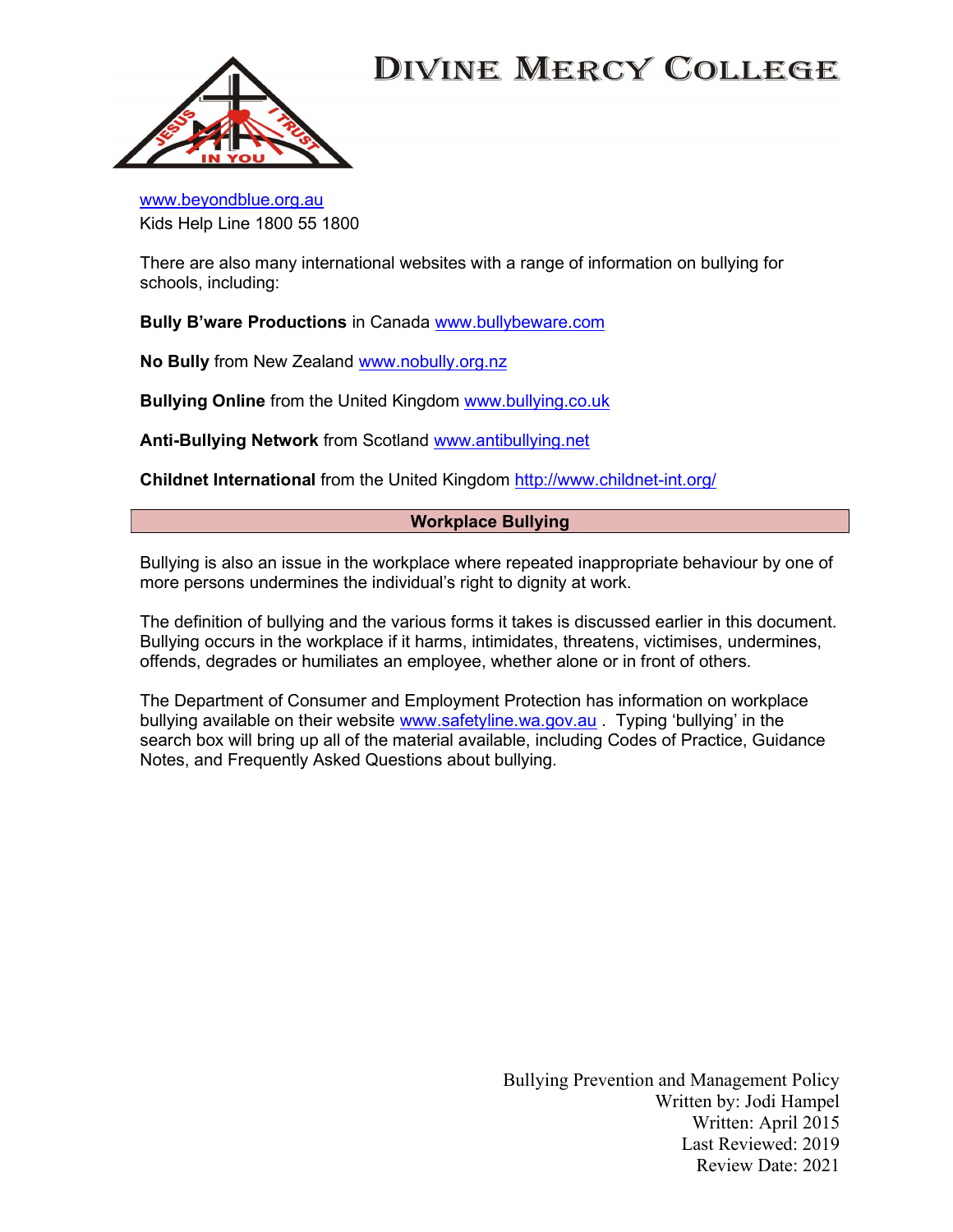

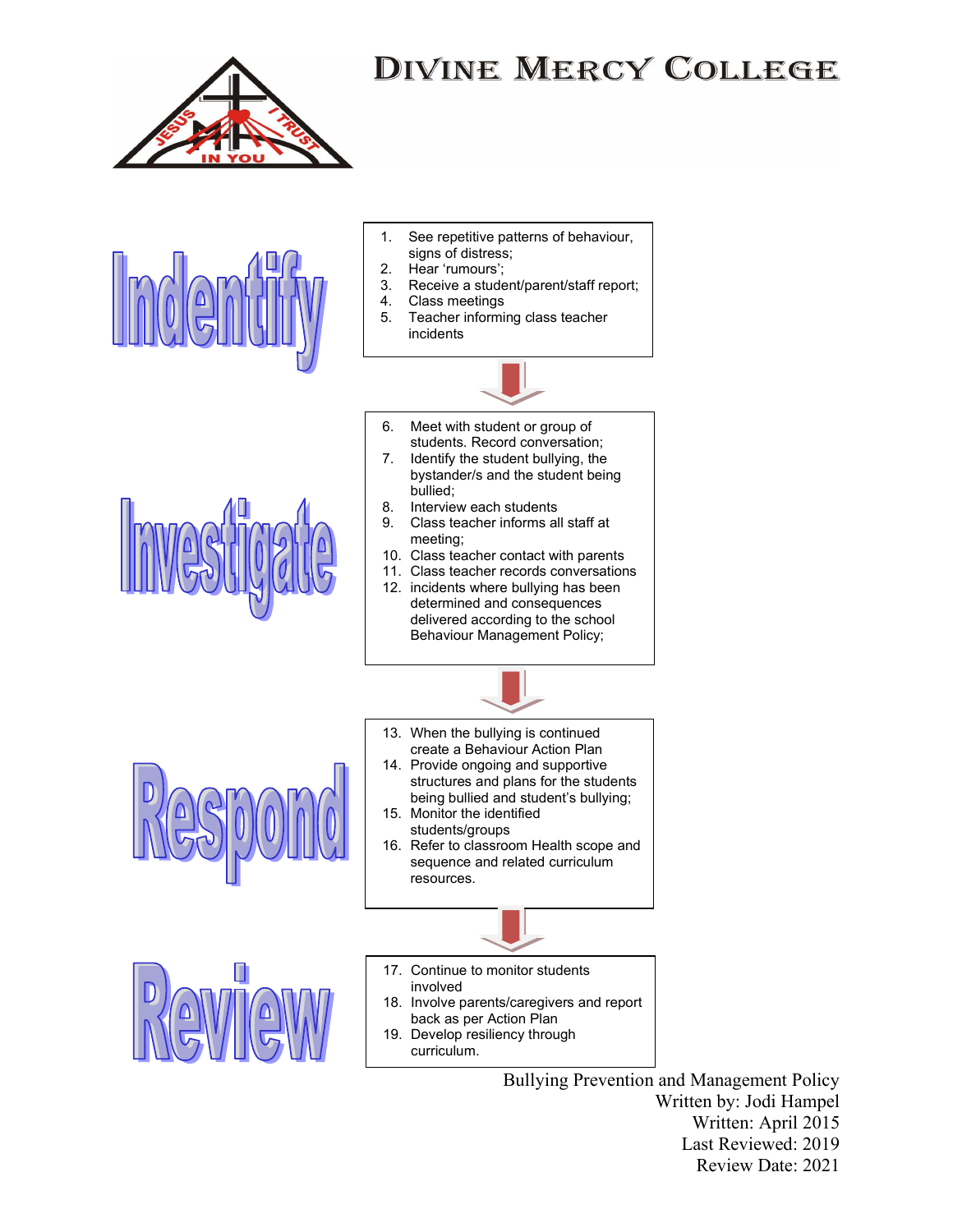

**APPENDIX 2 - INCIDENT REPORT FORM** 

| Details of Incident:                                                                |                                                                      |
|-------------------------------------------------------------------------------------|----------------------------------------------------------------------|
|                                                                                     |                                                                      |
|                                                                                     |                                                                      |
|                                                                                     |                                                                      |
|                                                                                     |                                                                      |
|                                                                                     |                                                                      |
|                                                                                     |                                                                      |
|                                                                                     |                                                                      |
| <b>Other Relevant Information:</b>                                                  |                                                                      |
|                                                                                     |                                                                      |
|                                                                                     |                                                                      |
|                                                                                     |                                                                      |
| Were there any bystanders? If so who were they and what is there version of events? |                                                                      |
|                                                                                     |                                                                      |
|                                                                                     |                                                                      |
|                                                                                     |                                                                      |
|                                                                                     |                                                                      |
|                                                                                     | Bullying Prevention and Management Policy<br>Written by: Jodi Hampel |

Written: April 2015 Last Reviewed: 2019 Review Date: 2021